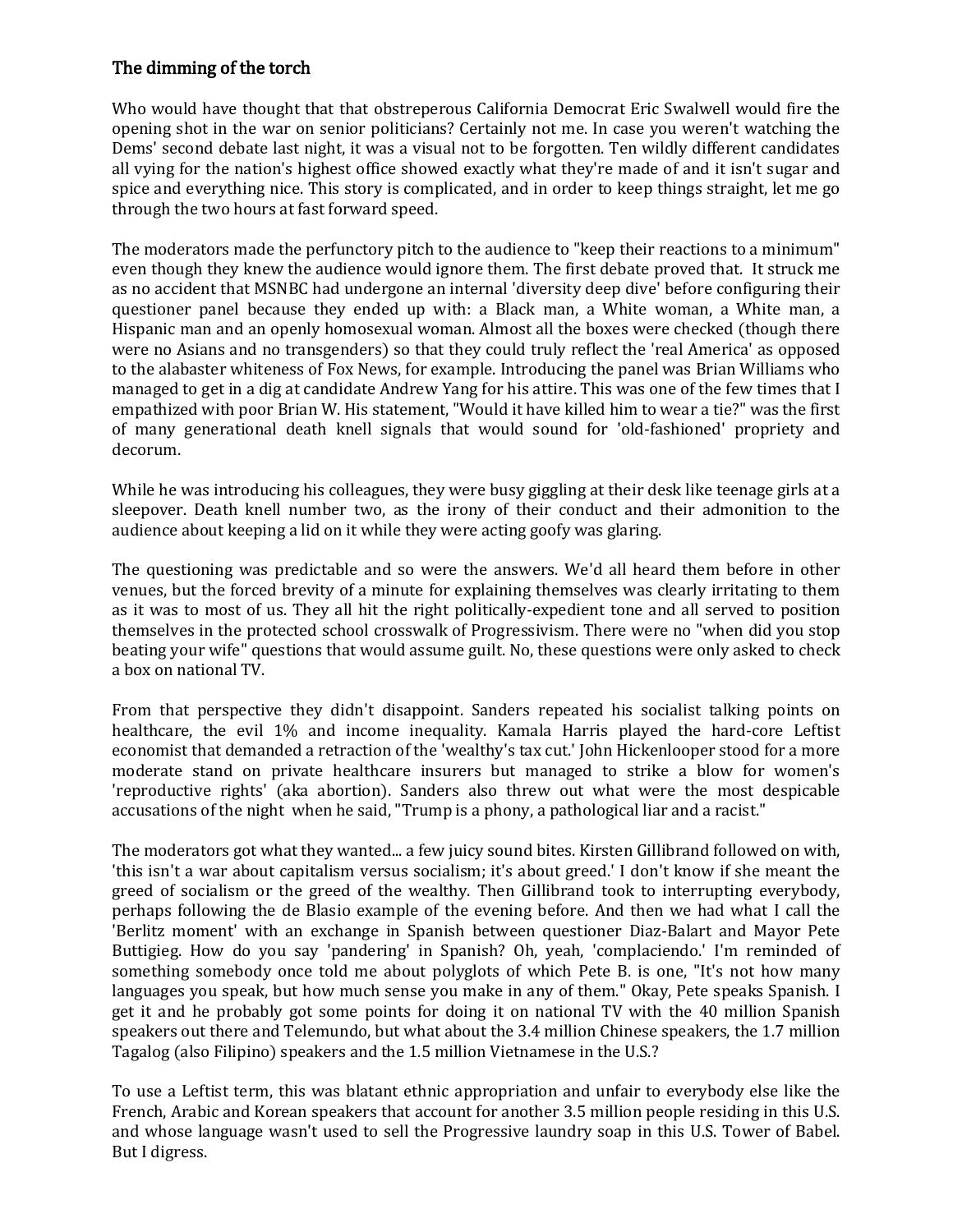Pete said he wanted to give free college to poor students, but Swalwell interrupted (showing his willingness to get in the game without being asked). Then it was Andrew Yang's turn, and he promptly said he would give everybody a \$1000/month, presumably as a way to solve the chronic problem of automation. He then said that he would impose a Value Added Tax that would pay for it. Wait. It was Swalwell again. This time he was criticizing old ideas and channeled Biden from 32 years ago about 'passing the torch' to a new generation. Looking down the line of faces he repeated it, 'pass the torch, pass the torch to a new generation.'

The message wasn't lost on the audience and it was if someone had burst the 'don't go there' bubble and dared to tell the emperor (Biden) that he was naked and his presence was no longer desired...anywhere, and that he could take his little dog of moderate old-timey politics and go back to Kansas. Biden didn't take the bait (or he didn't hear it) and responded with some talking points about a better education for America's youngsters, etc. It was Bernie's turn. He underscored the need to 'take on the big money interests.' The uncomfortable generational challenge moment still hung in the air.

It was at this point that Kami H. broke the tension with, "Americans don't want a food fight; they want to know how to put food on the table!" Then she channeled her inner executioner to castigate Donald Trump...for everything. With every passing second she got sterner and sterner until Lester Holt said everybody if favor of eliminating the private health insurance companies raise your hands. Up shot Bernie Sanders' and Kami Harris'. Everyone else's rested firmly at their sides.

Gillibrand piped up. Competition in healthcare is necessary. Buttigieg countered, 'Medicare for all needs to be explained.' "We cannot be left to the tender mercies of the corporate system." He sounded like he was in a Shakespeare play instead of on a debate stage. At this point, Joe Biden launched into a look back on his personal story of losing his wife and child and then later his grown son. Biden looked and sounded convincing and ended by salvaging his Obama years by saying, "We need to build on Obamacare! Everyone should have an option."

The baton was passed to Sanders who invoked Canada's experience with national healthcare, and he cited statistics that the healthcare companies had been making obscene profits, at which point Marianne Williamson said that we have a 'sicknesscare' problem not a healthcare one. Michael Bennett confessed to having had prostate cancer and it was at this point that I feared everyone was going to lift up their shirts or skirts and show their incision scars. Perish the thought. Fortunately, Bennett reminded everybody (and Bernie too) that Canada has a population of 35 million versus our 300 million plus population and that maybe it was a little easier to administer such a program there?

Sanders said we have to stop greed. Another interruption, this time from Kami H. who spoke of clogged emergency rooms and then blasted the insurance companies. Time for another show of hands. This time it was, 'who was in favor of giving illegal immigrants free healthcare (after the rest of us get it)?' Everybody's hand went up in solidarity. Pete B. said that 'when we're healthier we're all healthier.' My silent response was 'duh.'

Biden's response was, "(illegal) immigrants are good for America; we have to cover everybody." Finally, the big genie was let out of the bottle. It was time to talk about immigration and it was Kami's turn. She had been gathering steam and waiting for this moment, and you could tell. "We need to reauthorize DACA, extend deadlines for deportation of their parents, etc. And then she blamed Donald Trump for everything. She ended with a look that could sink a thousand ships. Hickenlooper said that the world is watching us as we 'kidnap kids' from their parents and that we need to reform ICE along humanitarian lines.

Author Williamson chimed in. 'It was kidnapping and child abuse and a state-sponsored crime.' It was at this juncture that I knew that Williams had been struck off the list for barbecue night at the White House.